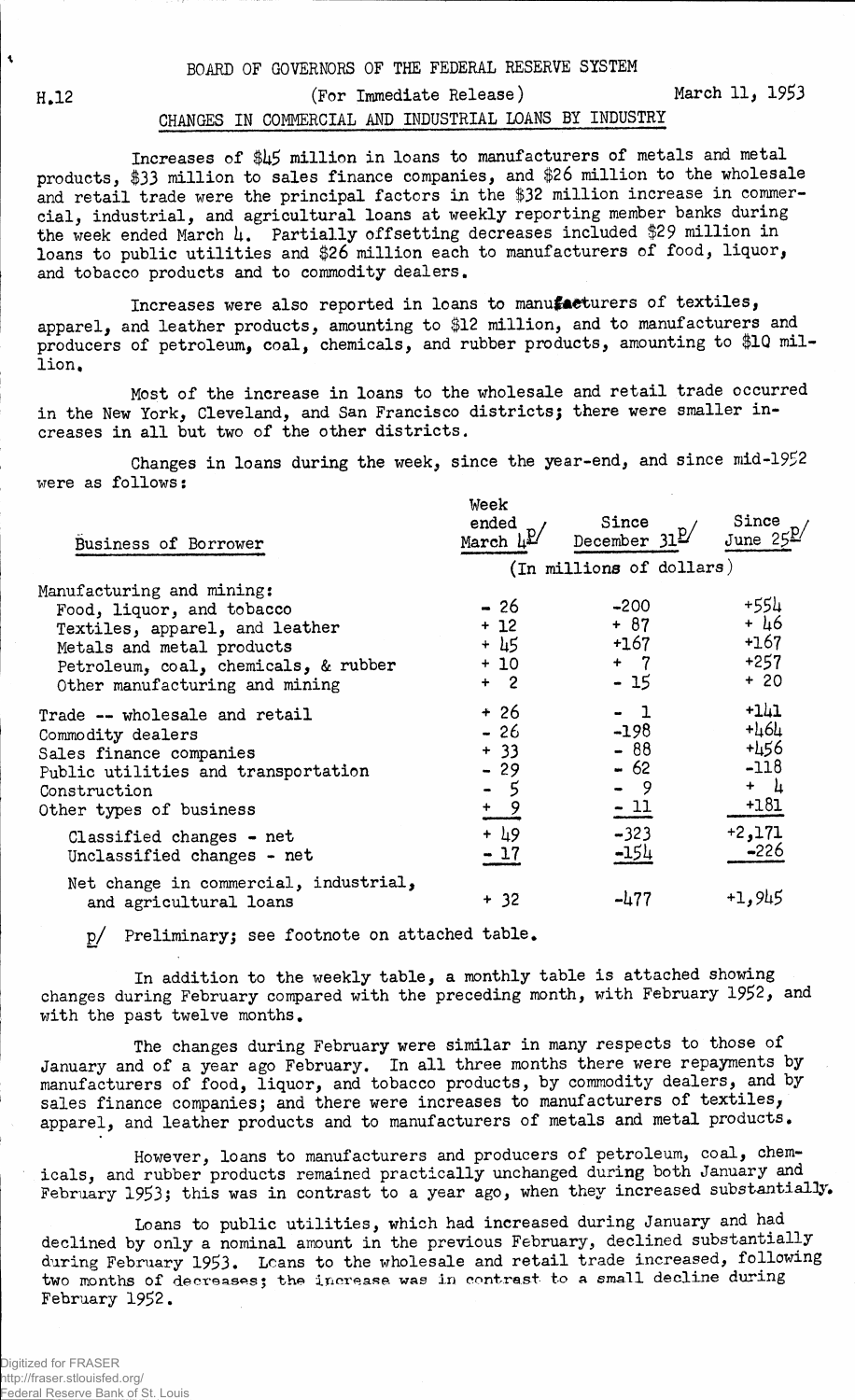$H<sub>e</sub>12(a)$ 

## CHANGES IN COMMERCIAL AND INDUSTRIAL LOANS OF A SAMPLE OF WEEKLY REPORTING MEMBER BANKS

BY INDUSTRY AND FEDERAL RESERVE DISTRICT.

WEEK ENDED WEDNESDAY, MARCH 4, 1953

| (In millions of dollars)                                                                                                         |                                  |                          |     |                                                                                                                                     |                |               |                                                                   |                                                                                                                                     |                      |                               |                                  |                                |                                  |
|----------------------------------------------------------------------------------------------------------------------------------|----------------------------------|--------------------------|-----|-------------------------------------------------------------------------------------------------------------------------------------|----------------|---------------|-------------------------------------------------------------------|-------------------------------------------------------------------------------------------------------------------------------------|----------------------|-------------------------------|----------------------------------|--------------------------------|----------------------------------|
| Business of Borrower                                                                                                             | All Dis-<br>tricts $\frac{p}{q}$ | $\sqrt{\texttt{Boston}}$ | New | Phila- Cleve-<br>York delphia                                                                                                       | land           | Rich-<br>mond |                                                                   | Atlanta Chicago                                                                                                                     | $St_{\bullet}$       | Minne-Kansas<br>Louis  apolis | City                             | Dallas                         | San Fran-<br>cisco $\frac{p}{q}$ |
| Manufacturing and mining:<br>Food, liquor, and tobacco<br>Textiles, apparel, and leather<br>Metals and metal products (including | $-26.0$<br>$+11.5$<br>$+44.5$    |                          |     | $+$ $\frac{1}{2}$ $-10$ $-9$ $ \frac{1}{2}$ $+$ $1$ $-2$ $ 1$ $-6$<br>$+1.0 + 5.5 + 1.1 + .2 + .6$<br>$+$ :9 +23.0 + 3.9 + 5.0 - :1 |                |               | $  4$<br>$\frac{1}{2}$ and $\frac{1}{2}$                          | $+$ $\frac{1}{2}6$ $+$ $7\frac{1}{4}5$ $+$ $1\frac{1}{4}0$ $+$ $\frac{1}{2}7$ $+$ $\frac{1}{2}6$ $+$ $1\frac{1}{2}7$ $ \frac{3}{2}$ |                      | $+1.8 + .5 + .5 + .2$         |                                  | $-2.6 = 5.0 + 1 - 1.7 - 1.2$   | $-1.2$<br>$-2 + 3$               |
| machinery & transportation equipment)<br>Petroleum, coal, chemicals, and rubber<br>Other manufacturing and mining                | $+9.6$<br>$+1.9$                 |                          |     | + $\frac{1}{2}$ + 3.2 = $\frac{1}{2}$ + 3.1 + 1.4<br>$+$ $\bullet$ 2 $+$ 3 $\bullet$ 9 $ \bullet$ 9 $ \bullet$ 9 $ \bullet$ 3       |                |               | $\sim$ .2<br>$\frac{1}{2}$ and $\frac{1}{2}$                      | $ -7$<br>$6 + 1$                                                                                                                    | $+$ $\bullet$ 8      |                               | $+$ .6                           | $+1.3$<br>$\cdot$ <sup>8</sup> | ・ キー・カ<br>$\pm$ $\bullet$ 4      |
| Trade:<br>Wholesale<br>Retail                                                                                                    | $\frac{1}{2}+25.6\frac{1}{2}$    |                          |     | $  1.6 + 1.8 - 7 - 2$<br>$ + 6.5 + 1.3 + 7.2 + 7$                                                                                   |                |               |                                                                   | $+2.4$ $+ 3 - 7$ $- 1.0$<br>+ $.4$ $+ 3$ $- 3$ $- 3$ $- 5$ $- 5$                                                                    |                      |                               |                                  |                                | $-$ + 1.0 $(-8)$ + 1.8           |
| Commodity dealers                                                                                                                | $-26.4$                          | $-1.2$                   |     | $-7.6 + .8$                                                                                                                         | $-1 - 1 - 1.4$ |               | $- 1.3$                                                           | $-5.0 - 4.8$                                                                                                                        |                      | $\sim$ $\sim$                 | $-1.8$                           | $- 4.1$                        | $- 0.9$                          |
| Sales finance companies                                                                                                          | $+33.4$                          | $+2.8$                   |     | $+16.7 + 2.3$                                                                                                                       | $-23 + 1.8$    |               | $+2.3$                                                            |                                                                                                                                     |                      | $+6.7 + .8 - .5$              | $\mathbf{I}$<br>$\bullet\bullet$ | $+2,5$                         | $-1.6$                           |
| Public utilities (including transportation)                                                                                      | $-28.7$                          | $+ \mu_{\bullet} 0$      |     | $-35.0 + 7 + 1.2 - 7$                                                                                                               |                |               | $\frac{1}{2}$                                                     | $- 27$                                                                                                                              | $\cdot$ 3<br>$\sim$  | 4.5                           |                                  |                                | $+1.2$                           |
| Construction                                                                                                                     | $-5.2$                           | $+1.5$                   |     | $-5.0 - .2 - .4$                                                                                                                    |                | $\sim$ $\sim$ | $-1$                                                              | $- 0.3$                                                                                                                             | - 6<br>$\rightarrow$ | $\frac{1}{2}$                 | $\overline{5}$                   |                                | $-$ ,1                           |
| All other types of business                                                                                                      | $+8.9$                           |                          |     | $-1,2$ +16.9 + $+1$ + 1.1 + 2.1                                                                                                     |                |               | $-1,7$                                                            | $-1.6 - 7$                                                                                                                          |                      | $\bullet$<br>$\bullet$ 4      | $+$ $\cdot$ 1                    | $-5.2$                         | $ \bullet$ 9                     |
| Net change in classified loans.                                                                                                  | $+49.1$                          |                          |     | $+9.3 +15.6 +10.6 +16.6 +2.3$                                                                                                       |                |               | $+ 2.4$                                                           |                                                                                                                                     |                      | $+6.1 - 7.0 + 1.4 - 1.1$      |                                  | $-7.1$                         |                                  |
| Unclassified changes - net                                                                                                       | $-17.1$                          |                          |     | $-2.3 - 2.6 + 1.4 - 1.6 - .3$                                                                                                       |                |               | $  +$                                                             | $+3.9$                                                                                                                              | $\frac{1}{2}$        |                               | $+ 6 - 6.9$                      | $-7.9$                         | $-1.0$                           |
| Net change in commercial, industrial,<br>and agricultural loans                                                                  | $+32.0$                          |                          |     |                                                                                                                                     |                |               | + 7.0 +13.0 +12.0 +15.0 + 2.0 + 2.0 +10.0 - 7.0 + 2.0 - 8.0 -15.0 |                                                                                                                                     |                      |                               |                                  |                                | $-1.0$                           |

p/ Preliminary; final totals will appear in the F.R. Bulletin and San Francisco District final figures appear in a release of the Reserve Bank.

1/ About 210 weekly reporting member banks are reporting changes in their larger loans as to industry; these banks hold over 90 per cent of total commercial and industrial loans of all weekly reporting member banks and about 70 per cent of those of all commercial banks.